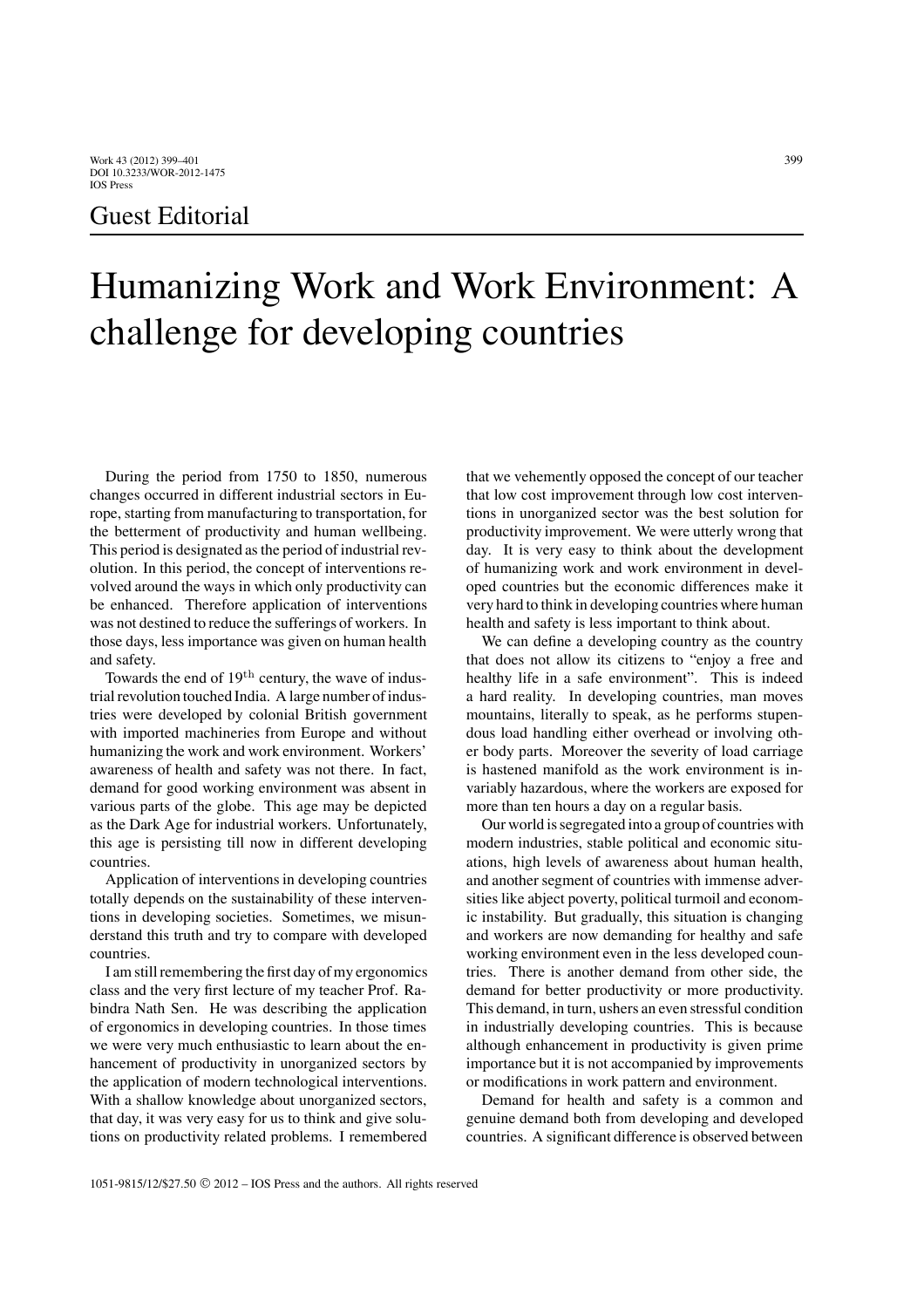developed and developing countries on interest for researches in occupational health. It may be due to the lack of basic data in developing countries. In India, statistics on occupational diseases and injuries is not maintained regularly. A similar picture has emerged from other developing countries as well. Minimum availability of funding for occupational health research may be another underneath reason for this condition. By sensing the urgency and immediate necessity of the hour, this special issue of *WORK* is dedicated to researchers on humanizing work and work environment.

In 2009, the Department of Physiology, University of Calcutta had organized an International Conference on Ergonomics. The conference was supported by International Ergonomics Association (IEA). The three day long conference was spread over five different locations within the heritage campus of University of Calcutta.

About 150 papers were presented over seven scientific sessions on Ergonomics in Occupational Health and Safety; Ergonomics in Organized and Unorganized Sectors; Ergonomics in Intervention and Design; Ergonomics in Agriculture; Ergonomics in Sports, Work and Exercise Physiology; Disability and Design Ergonomics and Ergonomics for Women at Work by registered participants from different regions of India including speakers from 5 different countries like the United States of America, Canada, Australia, Japan and Taiwan.

Among these papers, seven on different dimensions of this theme are included in this special issue. Except for one, all the papers are from India. Readers will get a distinct idea of work and working conditions in this developing country. Specific interventions were suggested in some of the papers and their efficacies were judged.

Among these seven papers, three papers are on the development of interventions, three papers on the assessment of physical and mental health and one paper is on the development of methodology for the assessment of health hazards. These diversified articles will definitely create interest among the readers and make them inquisitive to learn more about occupational health and its protective measures.

Now, we will make a quick journey through the accepted seven papers:

In India since the last few years, the number of women involved in different occupations is increasing manifold. Since the work process and methods are conducive for male working population who had been the dominant work group for years, the women are confronting a host of occupational problems. One of the papers emphasizes some of the design development possibilities for women workers who are engaged in local fruit processing units in various parts of North East India. Studies have been conducted with the intent to increase productivity through design development to suit the working conditions and physical compatibility of women workers.

Another interesting study was done on the fabric dyers where conventional age old methods of dyeing yarns and fabrics involved usage of poorly designed tubs. Consequently the workers had to adopt awkward postures for prolonged periods to work in those tubs. Under these circumstances the tubs were redesigned which subsequently lessened the discomfort from severe to moderate level and also resulted in a rise of productivity.

Another study involved works on goldsmiths where muscle fatigue and respiratory stress were assessed. The reduced lung volumes and peak expiratory flow rates of goldsmiths resulted from heavy pressure by using blow pipe leading to the fatigue of facial muscles. To overcome the problem, depending on the preference of goldsmiths, effective ergonomic intervention was implemented.

In another paper, the methodology for assessment of musculoskeletal disorders of the jewellery manufacturing workers was depicted.

The study on pile drivers was performed in another interesting paper, with PATH work-sampling observation method to identify the physical or ergonomic exposures that contribute to the onset of musculoskeletal injuries.

Since India is such a country where even today agriculture is one of the most predominant occupations, many research works have been done in this arena to improve productivity. The paper discussed here tries to explore the highly strenuous and time consuming process of rice pounding using indigenous traditional tools and techniques. The study is important in the sense that many indigenous food items such as flaked rice, roasted powdered rice, plain powdered rice etc are consumed regularly by a huge Indian population.

Again if agriculture occupies the first position in terms of the occupation of Indians, then the construction sector is also a booming field in recent years with the stupendous expansion of real estate. Therefore not only the construction site labourers but also the managers at the sites are the worst sufferers. Since supervision is a very tedious job, the managers have no respite; in fact, their overall health and well being are terribly hampered. Moreover musculoskeletal disor